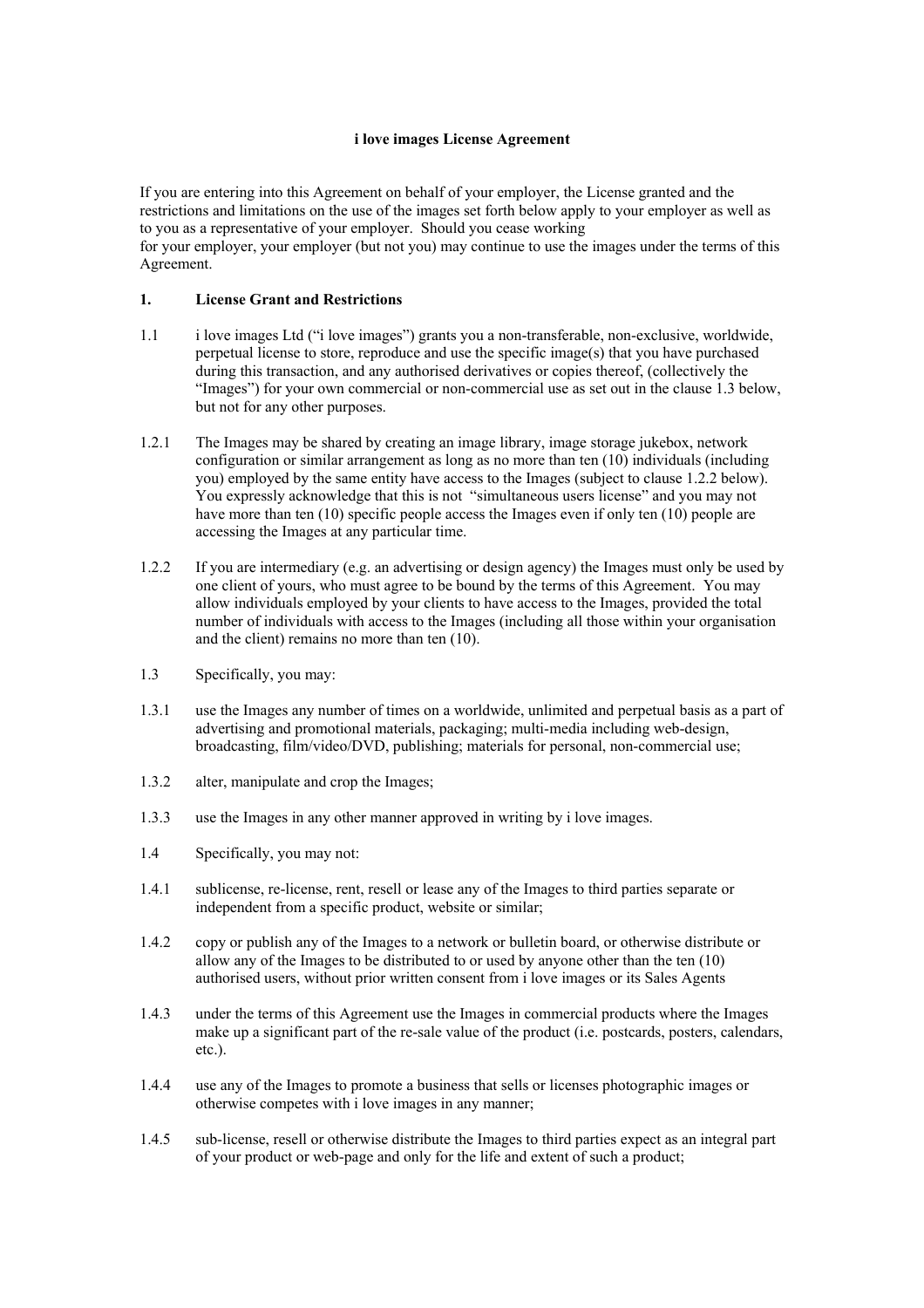- 1.4.6 make the high-resolution (300 dpi or above) Images available for download beyond the scope of the license rights provided by this Agreement or place the Images on-line in an FTP or other digital format;
- 1.4.7 incorporate any of the Images in a logo, trade mark or service mark;
- 1.4.8 use the Images in ways or contexts that might reasonably be construed as pornographic, defamatory, libellous or otherwise unlawful;
- 1.4.9 use the Images in such a way as to imply that any model depicted in the Images personally uses or endorses a product or service (for example, in testimonial advertising);
- 1.4.10 use Images depicting any model in any unduly controversial or unflattering context, unless accompanied with a statement indicating that the person is a model and the Images are being used for illustrative purposes only;
- 1.4.11 delete or later the copyright symbol, the name i love images, or identification number or any other information from the electronic file by which the Images are supplied to you or from any copies of those files.

### **2. Warranty and Disclaimer**

- 2.1 i love images warrants the digital copy of the Images in the form duly purchased by you or your employer to be free from technical defects for 90 days from delivery. The sole and exclusive remedy for breach of the foregoing warranty is the replacement of the digital copy of the Images or refund of the purchase price, at i love images' sole option. i love images shall not, however, be liable if defects arise as a result of any modification, variation or addition to the Images not performed by us or caused by any abuse, corruption or incorrect use of the Images with equipment or software which is incompatible. **i love images makes no other warranty, express or implied including, without limitation, any implied warranties or merchantability or fitness for a particular purpose, our liability to you for any losses shall not exceed the amount you originally paid for the Images.** Some states do not permit the exclusion of implied warranties, and you may have other rights, which may vary from state to state. **Neither i love images nor it's licensors shall be liable to you or any other person or entity for any general, special, direct, indirect, consequential, incidental, or other damages (even if we have been advised of the possibility of such damages) arising out of this license, the usage of the Images including any claim for lost profits or lost savings, or for any other claim of a third party or otherwise. However, nothing in this license limits liability for fraudulent misrepresentation or our liability to you in the event or death or personal injury resulting form our negligence.**
- 2.2 It is a condition of this Agreement that you obtain all necessary rights, models releases or consents which may be required for reproduction and use of the Images. We make no warranties with regard to the use of names, people, buildings, trade marks or copyrights material depicted in any Image, or to the accuracy of any metadata, including, but not limited to, keywords and captions, with any Image. Furthermore, ensure that you examine the Image you intend to use for possible defects before sending the Image for reproduction. i love images shall not be liable for any loss or damage suffered by you or any third party arising from any alleged or actual defect in any Image or its metadata or in any way from its reproduction.

### **3. Consequences of Breach**

3.1 Without prejudice to i love images' other rights and remedies, the License and your right to use the Images shall automatically terminate, without prior notice or refund of any moneys paid, if you breach any express or implied term of this Agreement. In the event of termination, you must immediately destroy or delete all copies of the Images or, at i love images request, return them to i love images.